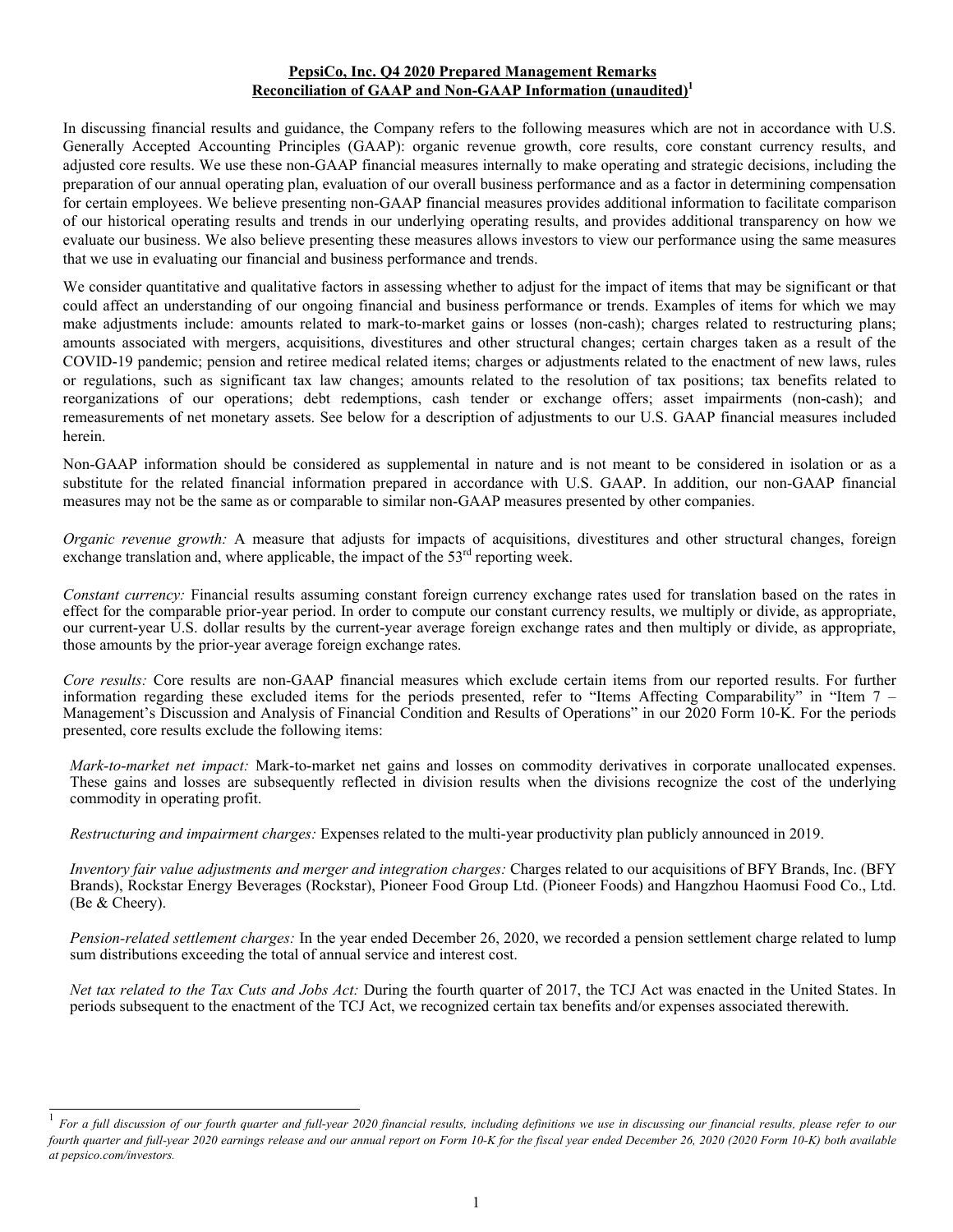*Adjusted Core Operating Margin:* Adjusted core operating margin performance further adjusts core operating margin for certain charges taken as a result of COVID-19 pandemic, such as costs related to expanded benefits and frontline incentives, the provision of personal protective equipment and increased sanitation, allowances for credit losses, upfront payment reserves and inventory writeoffs. For further information regarding these excluded charges for the year ended December 26, 2020, refer to "Our Divisions" in Note 1 to our consolidated financial statements in our 2020 Form 10-K.

*2021 guidance, first quarter 2021 organic revenue performance and long-term organic revenue and core constant currency EPS targets:* Our 2021 organic revenue growth guidance, our first quarter 2021 organic revenue expectation and our long-term organic revenue growth target exclude the impact of acquisitions, divestitures and other structural changes and foreign exchange translation. Our 2021 core effective tax rate guidance, our 2021 core constant currency EPS growth guidance and our long-term core constant currency EPS growth target exclude the mark-to-market net impact included in corporate unallocated expenses and restructuring and impairment charges. Our 2021 core constant currency EPS growth guidance and long-term core constant currency EPS growth target also exclude the impact of foreign exchange translation. We are unable to reconcile our full-year projected 2021, our first quarter 2021 or our long-term organic revenue growth to our full-year projected 2021, our first quarter 2021 and long-term reported net revenue growth because we are unable to predict the full-year 2021, our first quarter 2021 and long-term impact of foreign exchange due to the unpredictability of future changes in foreign exchange rates and because we are unable to predict the occurrence or impact of any acquisitions, divestitures or other structural changes. We are also not able to reconcile our full-year projected 2021 core effective tax rate to our full-year projected 2021 reported effective tax rate and our full-year projected 2021 or long-term core constant currency EPS growth to our full-year projected 2021 and long-term reported EPS growth because we are unable to predict the 2021 and long-term impact of foreign exchange or the mark-to-market net impact on commodity derivatives due to the unpredictability of future changes in foreign exchange rates and commodity prices. Therefore, we are unable to provide a reconciliation of these measures.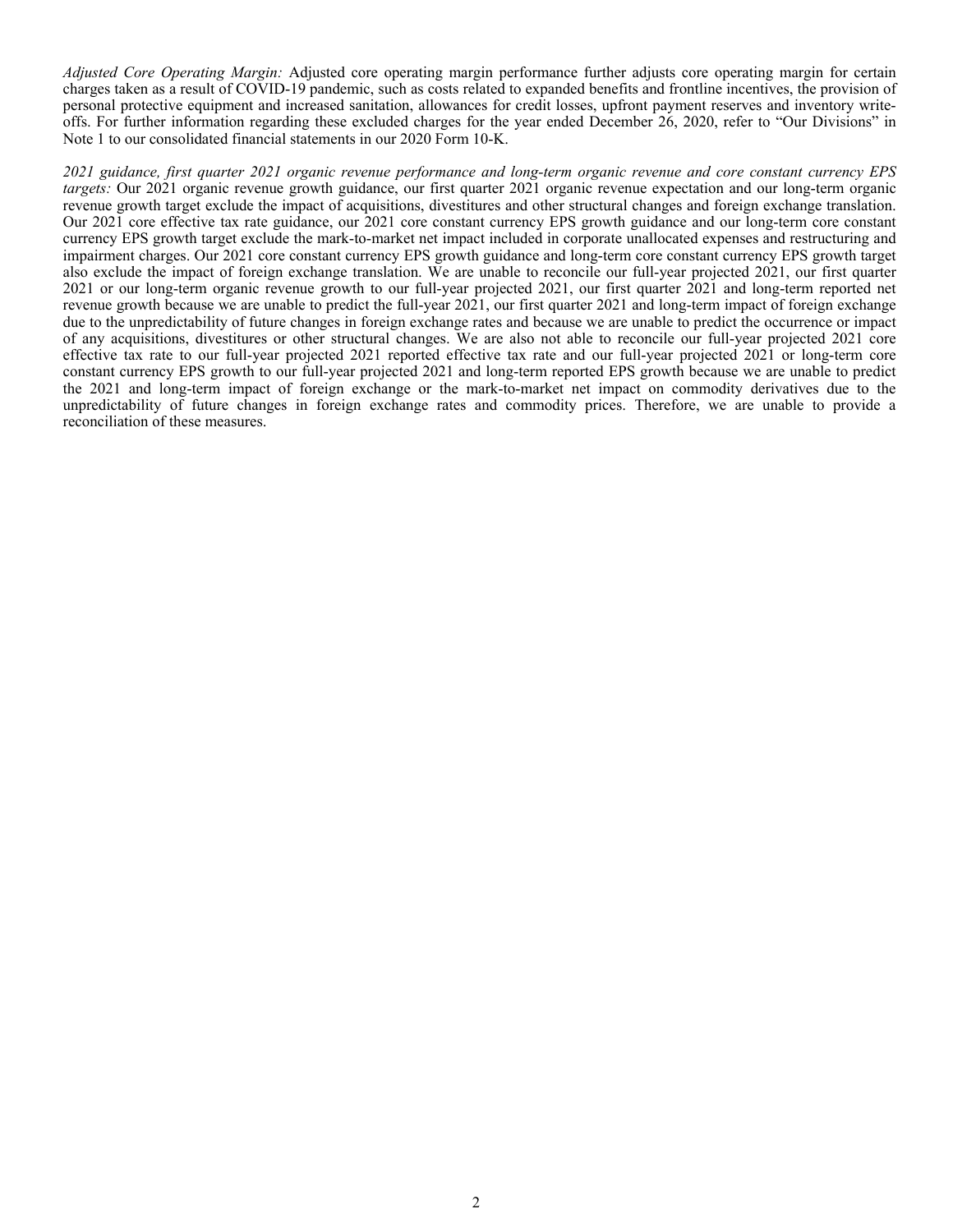## **Net Revenue Growth Reconciliation**

|                                                  | Quarter Ended 12/26/2020                  |                                 |                                  |                                          |
|--------------------------------------------------|-------------------------------------------|---------------------------------|----------------------------------|------------------------------------------|
|                                                  | Impact of                                 |                                 |                                  |                                          |
|                                                  | Reported % Change,<br><b>GAAP</b> Measure | Foreign exchange<br>translation | Acquisitions and<br>divestitures | Organic % Change,<br>Non-GAAP<br>Measure |
| <b>PepsiCo</b>                                   | $9\%$                                     | $\overline{2}$                  | (5)                              | $6\%$                                    |
|                                                  |                                           |                                 |                                  |                                          |
| Frito-Lay North America (FLNA)                   | $6\%$                                     |                                 | (1)                              | $5\frac{0}{6}$                           |
| Quaker Foods North America (QFNA)                | $8\frac{0}{6}$                            |                                 |                                  | $8\,9/0$                                 |
| PepsiCo Beverages North America (PBNA)           | $9\%$                                     |                                 | (3)                              | 5.5 $\%$                                 |
|                                                  |                                           |                                 |                                  |                                          |
| North America                                    | $7\frac{9}{6}$                            |                                 | (2)                              | $5\frac{9}{6}$                           |
| International                                    | $11\%$                                    | 4                               | (9)                              | $6\frac{9}{6}$                           |
| Global snacks and food                           | $9\%$                                     | $\overline{2}$                  | (6)                              | $5\frac{0}{6}$                           |
| Global beverages                                 | $8\%$                                     |                                 | (3)                              | $6\frac{9}{6}$                           |
| International snacks                             | $13\%$                                    | 5                               | (13)                             | $5\frac{9}{6}$                           |
| International beverages                          | $6\frac{9}{6}$                            | 3                               | (2)                              | $7\frac{9}{6}$                           |
| International developed markets                  | $DD\%$                                    | (MSD)                           |                                  | MSD%                                     |
| International developing and emerging<br>markets | $DD\%$                                    | <b>HSD</b>                      | (DD)                             | $\text{MSD}\%$                           |

### **Net Revenue Growth Reconciliation**

|             |                                    | Year Ended 12/26/2020           |                                  |                                          |  |
|-------------|------------------------------------|---------------------------------|----------------------------------|------------------------------------------|--|
|             |                                    |                                 | Impact of                        |                                          |  |
|             | Reported % Change,<br>GAAP Measure | Foreign exchange<br>translation | Acquisitions and<br>divestitures | Organic % Change,<br>Non-GAAP<br>Measure |  |
| PepsiCo     | $5\%$                              |                                 | (3)                              | $4\%$                                    |  |
|             |                                    |                                 |                                  |                                          |  |
| <b>FLNA</b> | $7\frac{9}{6}$                     |                                 | (1)                              | $6\%$                                    |  |
| QFNA        | $10\%$                             |                                 |                                  | $11\%$                                   |  |

### **Net Revenue Growth Reconciliation**

|         | Quarter Ended 3/21/2020                   |                                 |                                  |                                          |
|---------|-------------------------------------------|---------------------------------|----------------------------------|------------------------------------------|
|         | Impact of                                 |                                 |                                  |                                          |
|         | Reported % Change,<br><b>GAAP</b> Measure | Foreign exchange<br>translation | Acquisitions and<br>divestitures | Organic % Change,<br>Non-GAAP<br>Measure |
| PepsiCo | $8\%$                                     |                                 |                                  | $8\%$                                    |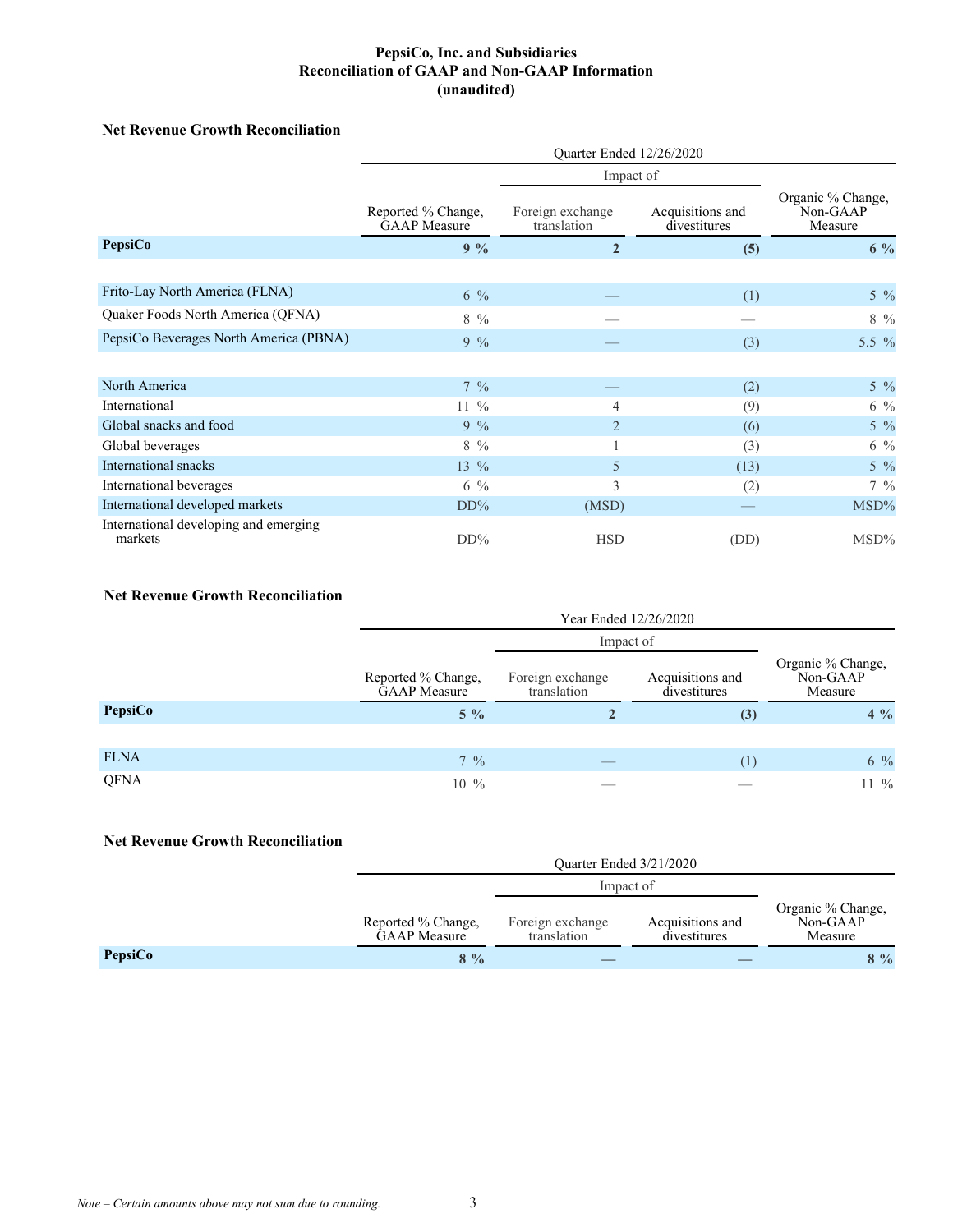# **Operating Profit Growth Reconciliation**

|             |                                                 | Quarter Ended 12/26/2020         |                                               |                                                                                       |                                                                            |                                    |                                                                                     |
|-------------|-------------------------------------------------|----------------------------------|-----------------------------------------------|---------------------------------------------------------------------------------------|----------------------------------------------------------------------------|------------------------------------|-------------------------------------------------------------------------------------|
|             |                                                 |                                  | Impact of Items Affecting Comparability       |                                                                                       |                                                                            | Impact of                          |                                                                                     |
|             | Reported<br>% Change,<br><b>GAAP</b><br>Measure | Mark-to-<br>market<br>net impact | Restructuring<br>and<br>impairment<br>charges | Inventory<br>fair value<br>adjustments<br>and merger<br>and<br>integration<br>charges | Core<br>$\frac{0}{0}$<br>Change,<br>Non-<br>GAAP<br>Measure <sup>(a)</sup> | Foreign<br>exchange<br>translation | Core<br>Constant<br>Currency<br>$\frac{0}{0}$<br>Change,<br>Non-<br>GAAP<br>Measure |
| PepsiCo     | $5\%$                                           | (1.5)                            | 3                                             | (2)                                                                                   | $4\%$                                                                      | $\mathbf{2}$                       | $6\%$                                                                               |
| <b>FLNA</b> | $(4) \%$                                        |                                  | 5                                             |                                                                                       | $1\frac{9}{6}$                                                             |                                    | $1\frac{9}{6}$                                                                      |
| <b>QFNA</b> | $DD\%$                                          |                                  | <b>LSD</b>                                    |                                                                                       | DD%                                                                        |                                    | DD%                                                                                 |
| <b>PBNA</b> | $19\%$                                          |                                  |                                               |                                                                                       | $\frac{0}{0}$<br>21                                                        |                                    | $21\%$                                                                              |

# **Operating Profit Growth Reconciliation**

|             |                                                 | Year Ended 12/26/2020                         |                                                                                    |                                                                   |                                    |                                                                                            |
|-------------|-------------------------------------------------|-----------------------------------------------|------------------------------------------------------------------------------------|-------------------------------------------------------------------|------------------------------------|--------------------------------------------------------------------------------------------|
|             |                                                 | Impact of Items Affecting<br>Comparability    |                                                                                    | Impact of                                                         |                                    |                                                                                            |
|             | Reported<br>% Change,<br><b>GAAP</b><br>Measure | Restructuring<br>and<br>impairment<br>charges | Inventory fair<br>value<br>adjustments and<br>merger and<br>integration<br>charges | Core<br>$\%$<br>Change,<br>Non-<br>GAAP<br>Measure <sup>(a)</sup> | Foreign<br>exchange<br>translation | Core<br>Constant<br>Currency<br>$\frac{0}{0}$<br>Change,<br>Non-<br><b>GAAP</b><br>Measure |
| <b>FLNA</b> | $2\%$                                           |                                               |                                                                                    | $3\%$                                                             |                                    | $3\%$                                                                                      |
| <b>QFNA</b> | $DD\%$                                          |                                               |                                                                                    | $DD\%$                                                            |                                    | $DD\%$                                                                                     |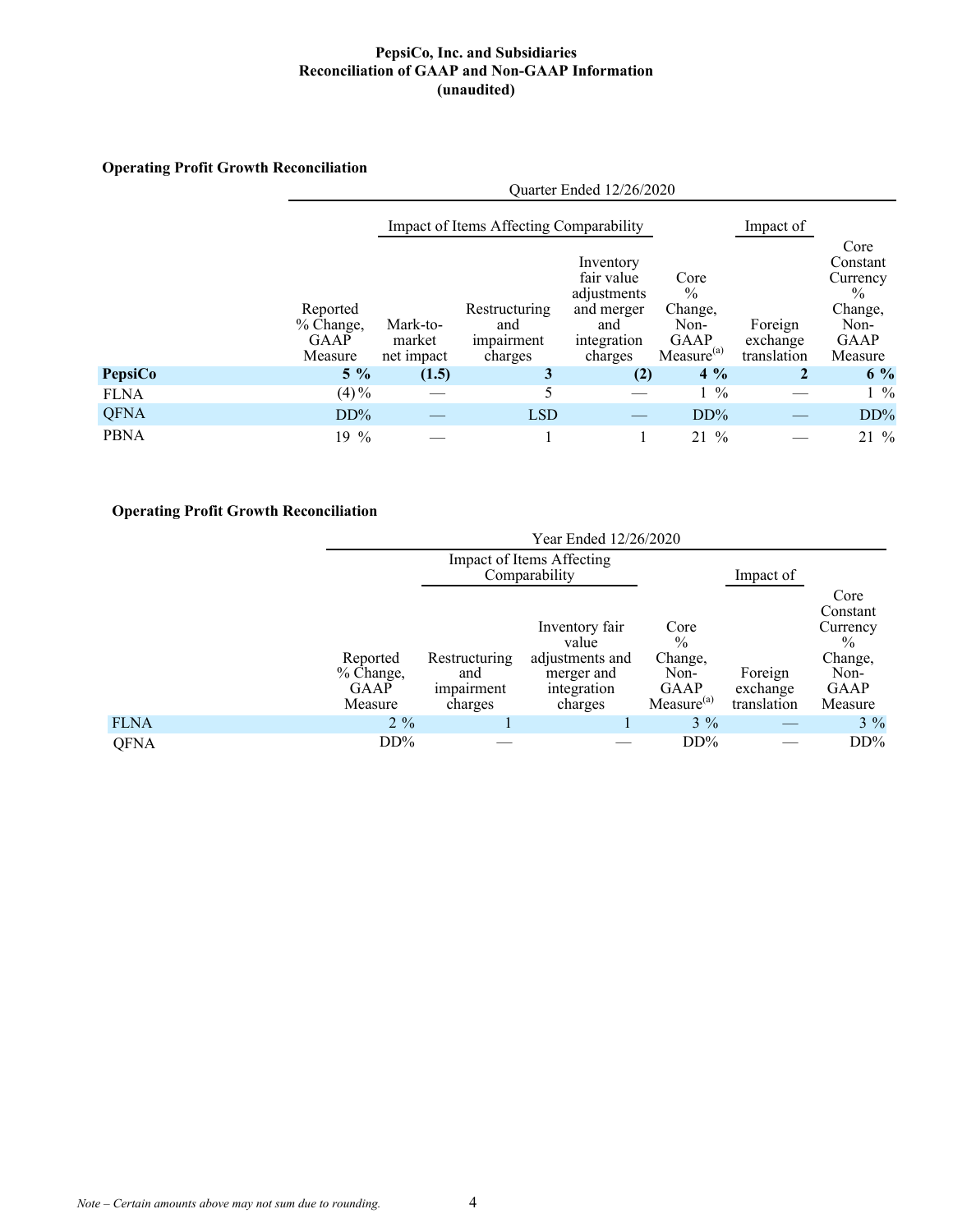### **Net Revenue Growth Reconciliation**

|                                                              | Quarter Ended 12/26/2020                     |                                    |                                  |                                                  |  |
|--------------------------------------------------------------|----------------------------------------------|------------------------------------|----------------------------------|--------------------------------------------------|--|
|                                                              |                                              |                                    |                                  |                                                  |  |
|                                                              | Reported %<br>Change.<br><b>GAAP</b> Measure | Foreign<br>exchange<br>translation | Acquisitions<br>and divestitures | Organic %<br>Change, Non-<br><b>GAAP</b> Measure |  |
| Latin America:                                               |                                              |                                    |                                  |                                                  |  |
| <b>Brazil</b>                                                | $(DD)$ %                                     | DD $%$                             | $-$ %                            | DD%                                              |  |
| Europe:                                                      |                                              |                                    |                                  |                                                  |  |
| Germany                                                      | DD $%$                                       | $(HSD)$ %                          | $-$ %                            | $HSD$ %                                          |  |
| United Kingdom                                               | $HSD$ %                                      | $(MSD)$ %                          | $-$ %                            | MSD %                                            |  |
| Russia                                                       | $(DD)$ %                                     | DD $%$                             | $-$ %                            | MSD %                                            |  |
| Africa, Middle East and South Asia:                          |                                              |                                    |                                  |                                                  |  |
| India                                                        | MSD%                                         | MSD %                              | $-$ %                            | $HSD$ %                                          |  |
| Asia Pacific, Australia and New<br>Zealand and China Region: |                                              |                                    |                                  |                                                  |  |
| Australia                                                    | DD $%$                                       | $(MSD)$ %                          | $-$ %                            | $HSD$ %                                          |  |
| China                                                        | DD $%$                                       | $(MSD)$ %                          | $(DD)$ %                         | $HSD$ %                                          |  |

# **Diluted Earnings Per Share (EPS) Growth Reconciliation** Quarter Ended

|                                                                     | 12/26/2020    |
|---------------------------------------------------------------------|---------------|
| Reported diluted EPS growth                                         | 5 %           |
| Mark-to-market net impact                                           | (2)           |
| Restructuring and impairment charges                                |               |
| Inventory fair value adjustments and merger and integration charges | (2)           |
| Pension-related settlement charges                                  | (3)           |
| Net tax related to the TCJ Act                                      |               |
| Core diluted EPS growth                                             | $\frac{0}{0}$ |
| Impact of foreign exchange translation                              |               |
| Core constant currency diluted EPS growth                           | $\frac{0}{0}$ |

| <b>Gross Margin Performance Reconciliation</b> | Year Ended<br>12/26/2020 |            |
|------------------------------------------------|--------------------------|------------|
| Reported gross margin performance              |                          | $(32)$ bps |
| Mark-to-market net impact                      |                          | (1)        |
| Restructuring and impairment charges           |                          | (13)       |
| Core gross margin performance                  |                          | (46) bps   |